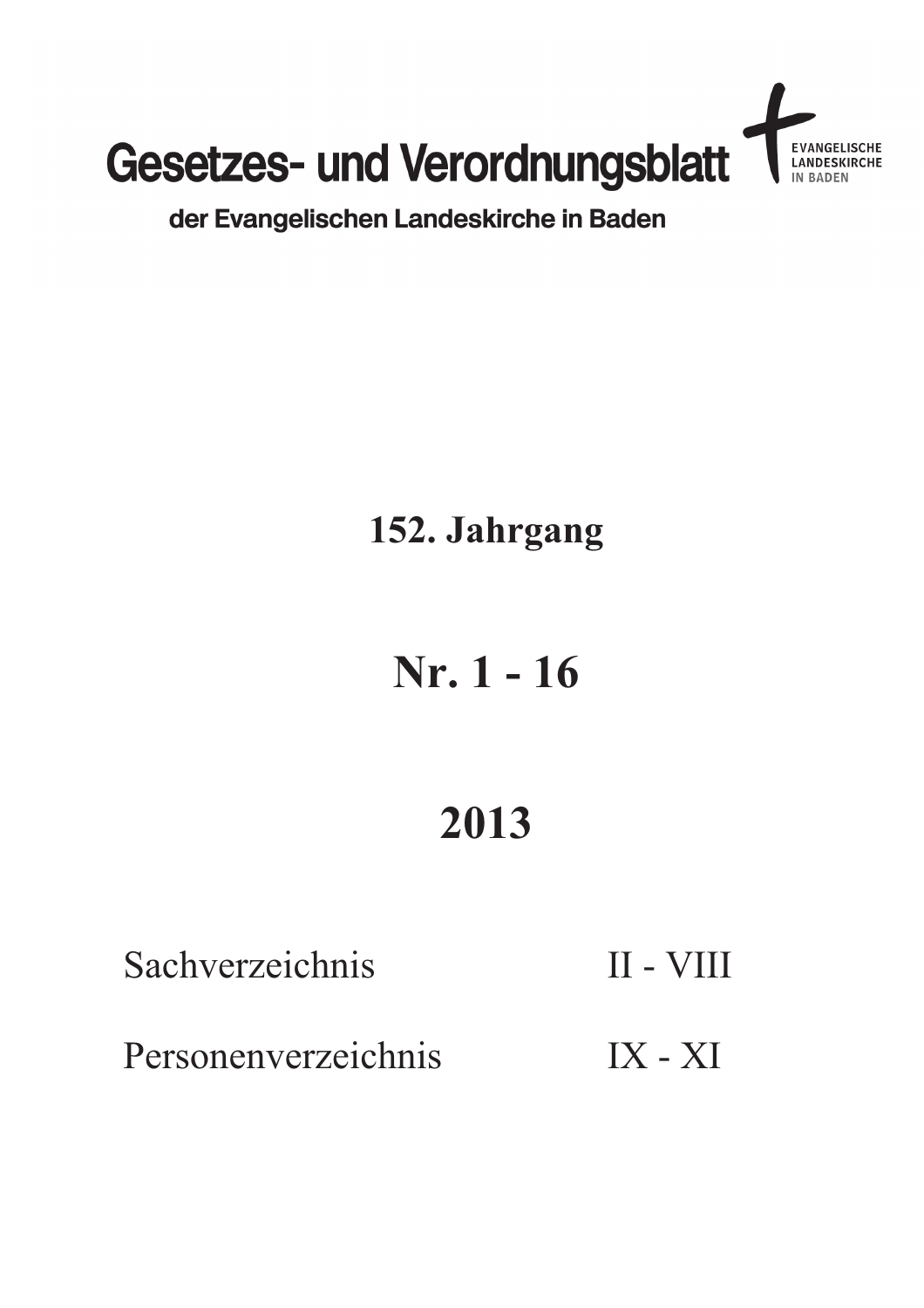## Sachverzeichnis für das Jahr 2013

Die fett gedruckten Zahlen bezeichnen die Seiten

#### Anerkennung der Rechtsstellung als Körperschaft des öffentlichen Rechts

Evangelische Kirchenbezirke Bretten-Bruchsal und Karlsruhe-Land 218

Evangelische Kirchengemeinde Binzen-Rümmingen  $25$ 

Evangelische Kirchengemeinde Blansingen-Welmlingen-Kleinkems 25

Evangelische Kirchengemeinde Ellmendingen-Dietenhausen-Weiler 149

Evangelische Kirchengemeinde Furtwangen-Gütenbach-Vöhrenbach 149

Evangelische Kirchengemeinde Großeicholzheim-Rittersbach 81

Evangelische Kirchengemeinde Kappelrodeck-Ottenhöfen 231

Evangelische Kirchengemeinden Albbruck-Görwihl und Murg-Rickenbach-Herrischried 81

Evangelische Kirchengemeinde Oberes Schlüchttal 231

Evangelische Kirchengemeinde Schiltach-Schenkenzell 81

Evangelische Kirchengemeinde Schönbrunn 81

Evangelische Kirchengemeinde Schüpfer Grund 308

Evangelische Kirchengemeinde St. Georgen-Tennenbronn 25

Evangelische Kirchengemeinde Wollbach-Holzen 25

Evangelischer Kirchenbezirk Bretten-Bruchsal 231

Evangelischer Kirchenbezirk Karlsruhe-Land 231

Evangelischer Kirchenbezirk Ortenau 218, 231

#### Arbeitsrechtsregelungen

#### **Änderungs-AR**

Arbeitsrechtsregelung zur Änderung der Arbeitsrechtsregelung für Mitarbeiterinnen und Mitarbeiter und zur Änderung der Arbeitsrechtsregelung über die Anwendung der Arbeitsvertragsrichtlinien des Diakonischen Werkes der EKD 283

AR zur Änderung der AR-M, AR Vorpraktikantinnen/-kanten in der stationären Behinderten-/Alen-/ Jugendhilfe und AR Nr. 4/2004 über die Rechtsverhältnisse der Orientierungsprakt. 22

AR zur Änderung der AR-M, zur Änderung der AR Einzelentgelt, zur Änderung der AR Entgeltverzicht und zur Aufhebung der AR Nr. 2/85 214

#### **Ausbildung**

Praktisch-theologische Ausbildung 52, 232

#### Berichtigungen

Personalnachrichten, GVBl. Nr. 12 S. 245 260

#### **Bischofswahlkommission**

Hinrich, Karen Oberkirchenrätin 308

Mitglieder der Bischofswahlkommission 7

#### **Brot für die Welt**

Hinweise zur 55. Aktion "Brot für die Welt" 2013/2014 269

Wort des Landesbischofs zur 55. Aktion "Brot für die Welt" 2013/2014 269

#### **Diakonie**

Wort des Landesbischofs zur "Opferwoche" 83

#### **Dienstbefreiung**

34. Deutscher Evangelischer Kirchentag 2013 52

#### **Dienstherrenwechsel**

Vereinbarung über die Versorgungslastenteilung bei einem Dienstherrenwechsel 217

#### Durchführungsbestimmungen (DB)

Durchführungsbestimmungen zum Leitungs- und Wahlgesetz (DB-LWG) 153

#### **Evang. Hochschule Freiburg**

Gebührenverzeichnis zur Regelung über die Erhebung von Gebühren, Beiträgen und Entgelten (Gebührenverzeichnis) und Verzeichnis der Studiengänge 219

#### **Evangelische Kirche in Deutschland (EKD)**

#### Verwaltungsverfahrens- und -zustellungsgesetz der **EKD**

Siebte Verordnung über das Inkrafttreten 38

#### **Fürbitte**

10. Tagung der 11. Landessynode 52

11. Tagung der 11. Landessynode 255

Außerordentliche Tagung der Landessynode (Wahl der Landesbischöfin bzw. des Landesbischofs) 149

#### Gebäudeversicherung

Prämienberechnung 2013 82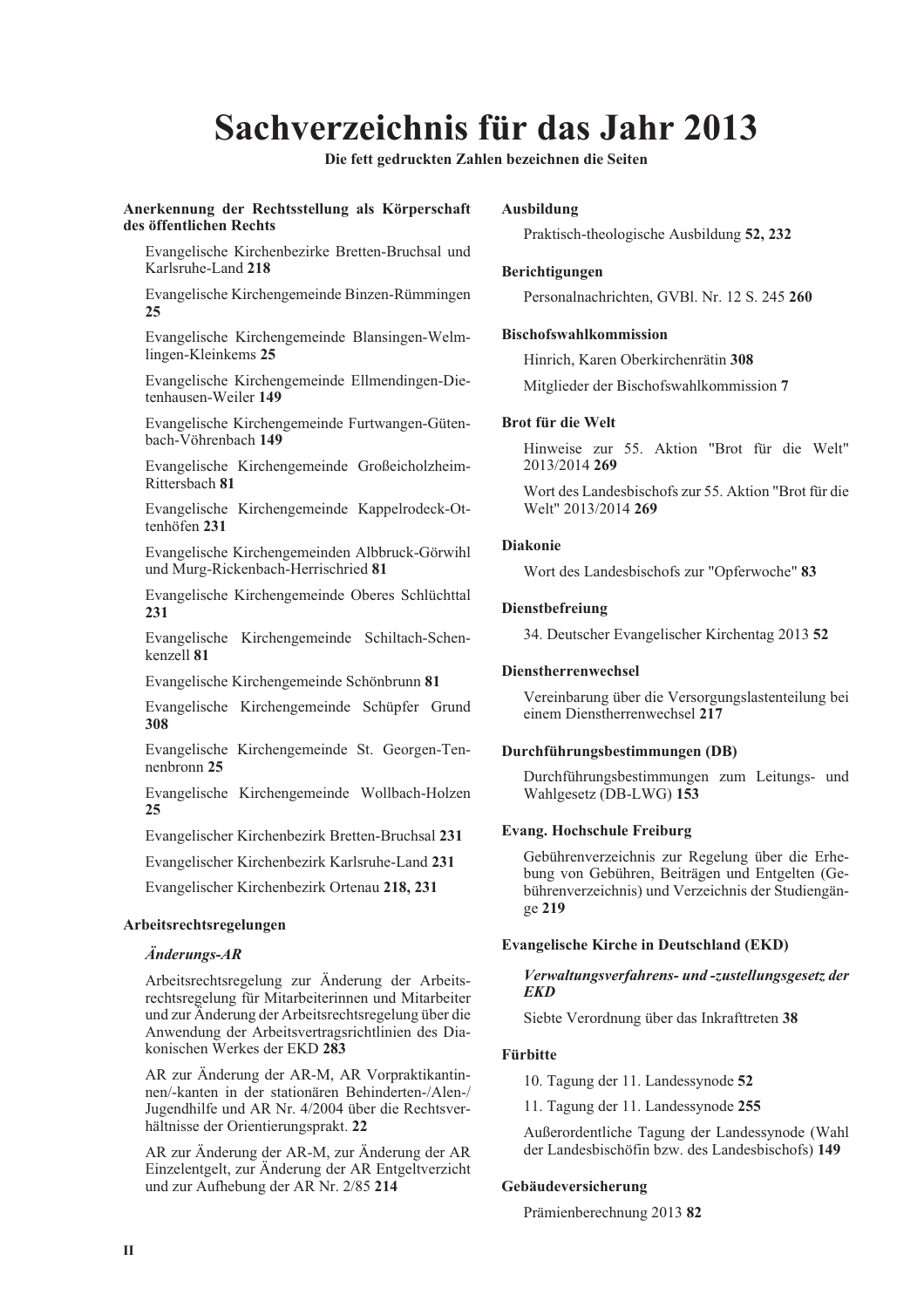#### Gemeindepfarrstellen

#### **Erstmalige Ausschreibung**

Aglasterhausen/Breitenbronn/Daudenzell (KB Neckargemünd-Eberbach) 270

Billigheim-Sulzbach (KB Mosbach) 220

Bodersweier (KB Ortenau, Region Kehl) 26

Breisach (KB Breisgau-Hochschwarzwald) 54

Brühl, Pfarrstelle I GPA (KB Südliche Kurpfalz) 220

Daisbach und Waibstadt (KB Kraichgau) 236

Diedelsheim und Dürrenbüchig (KB Bretten) 237

Forbach-Weisenbach (KB Baden-Baden und Rastatt) 222

Forchheim, Rheinstetten-Forchheim (KB Alb-Pfinz)  $\bf{Q}$ 

Freiburg, Pfarrstelle I im GA Südwest (Evang. Kirche in Freiburg - Stadtkirchenbezirk) 238

Freiburg, Pfarrstelle I im GPA Ost (Evangelische Kirche in Freiburg - Stadtkirchenbezirk) 10

Freiburg-Tuniberg, Pfarrstelle II im GP (Evang, Kirche in Freiburg - Stadtkirchenbezirk) 284

Gemeinde am Blauen (KB Markgräflerland) 222

Goldscheuer, Pfarrstelle Markusgemeinde und Hohnhurst (KB Ortenau - Region Kehl) 65

Hardheim-Höpfingen, KB Adelsheim-Boxberg 98

Hausen-Raitbach (KB Markgräflerland) 99

Heidelberg, Johannesgemeinde (Evang. Kirche in Heidelberg, Stadtkirchenbezirk) 285

Inzlingen, Pfarrstelle II im GPA der Lukasgemeinde - Seelsorge an den Kliniken im Landkreis Lörrach (KB Markgräflerland) 11

Inzlingen, Pfarrstelle I im GPA der Lukasgemeinde (KB Markgräflerland) 10

Ittlingen und Richen (KB Kraichgau) 55

Karlsruhe, Pfarrstelle I im des Gruppenpfarramtes der Christuskirche (Evangelische Kirche in Karlsruhe -Stadtkirchengemeinde) 84

Kirchengemeinde Zuzenhausen (KB Kraichgau) 241

Königshofen-Grünsfeld (KB Wertheim) 66

Konstanz, Luthergemeinde (KB Konstanz) 27

Konstanz, Pfarrstelle II im Gruppenpfarramt der Petrus- und Paulusgemeinde 84

Laudenbach (KB Ladenburg-Weinheim) 12

Lörrach, Matthäusgemeinde (KB Markgräflerland) 223

Ludwigshafen a. B. (KB Überlingen-Stockach) 27

Lützelsachsen (KB Ladenburg-Weinheim) 86

Michelbach/Unterschwarzach (KB Neckargemünd-Eherbach) 86

Münzesheim (KB Bretten) 149

Neckarelz, Pfarrstelle I im GP (KB Mosbach) 271

Neckargemünd, Pfarrstelle Stephanusgemeinde -Ökumenisches Kirchenzentrum ARCHE (KB Neckargemünd-Eberbach) 88

Neckarzimmern/Neckarelz, Pfarrstelle II im GP (KB Mosbach) 271

Neckarzimmern/Neckarelz, Pfarrstelle II im Gruppenpfarramt (KB Mosbach) 89

Neureut-Süd (KB Karlsruhe-Land) 272

Oberöwisheim und Krankenhausseelsorge Bruchsal (KB Bretten) 56

Radolfzell, Pfarrstelle I des Gruppenpfarramtes (KB Konstanz) 28

Sandhausen, Pfarrstelle I und II GPA (KB Südliche Kurpfalz) 67

Schefflenz (KB Mosbach) 224

Sexau (KB Emmendingen) 273

Staufen (KB Breisgau-Hochschwarzwald) 255

Stegen, Versöhnungsgemeinde (KB Breisgau-Hochschwarzwald) 274

Überlingen, Pfarrstelle I im GA (KB Überlingen-Stockach) 67

Villingen, Pfarrstelle II im Gruppenpfarramt der Johannesgemeinde (KB Villingen) 90

Waldkirch-Kollnau, Paul-Gerhardt-Gemeinde (KB Emmendingen) 100

Wertheim, Pfarrstelle Eichel-Hofgarten (KB Wert $heim)$  64

Wertheim-Bestenheid (KB Wertheim) 256

Wiesloch, Pfarrstelle I im Gruppenamt der Petrusgemeinde (KB Südliche Kurpfalz) 91

Würm (Evangelische Kirche in Pforzheim - Stadtkirchenbezirk) 101

Zell im Wiesental (KB Markgräflerland) 240

**Nochmalige Ausschreibung** 

Altenheim (KB Ortenau - Region Lahr) 68

Billigheim-Sulzbach (KB Mosbach) 286

Egringen/Mappach/Wintersweiler (KB Markgräfler $land)$  150

Eppelheim, Pfarrstelle I des Gruppenpfarramtes (KB Südliche Kurpfalz) 29

Forbach-Weisenbach (KB Baden-Baden und Rastatt) 274

Freiburg, Pfarrstelle III im Gruppenamt Südwest (Evang, Kirche in Freiburg - Stadtkirchenbezirk) 57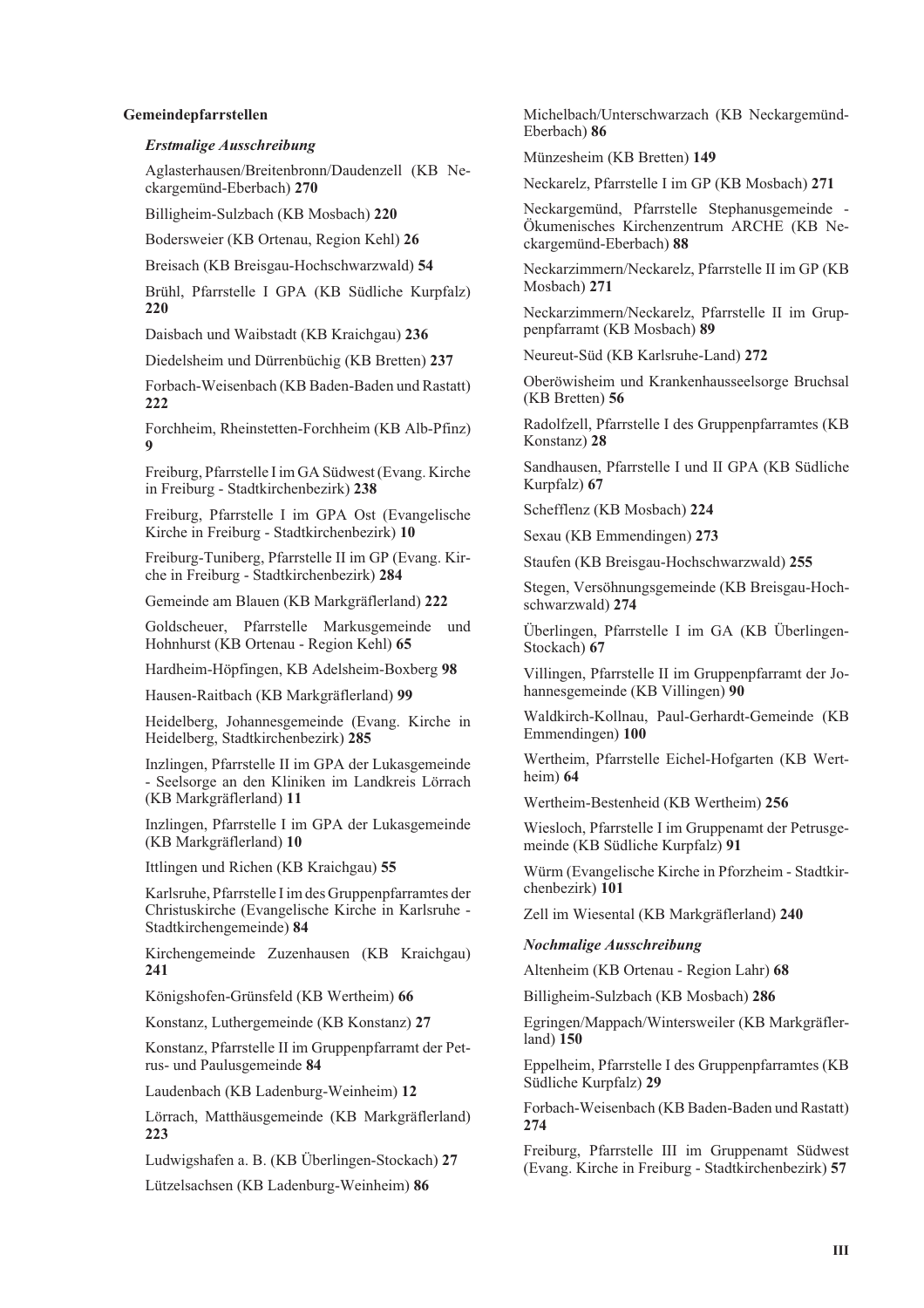Freiburg, Pfarrstelle I im Gruppenpfarramt Ost (Evangelische Kirche in Freiburg - Stadtkirchenbe $zirk$ ) 93

Gottmadingen (KB Konstanz) 57

Hausen-Raitbach (KB Markgräflerland) 257

Heiligkreuzsteinach mit Heddesbach und Brombach (KB Neckargemünd-Eberbach) 30

Kirchengemeinde Goldscheuer, Markusgemeinde / Hohnhurst (KB Ortenau - Region Kehl) 241

Köndringen (KB Emmendingen) 57

Konstanz, Pfarrstelle II GPA der Petrus- und Paulusgemeinde (KB Konstanz) 224

Laudenbach, KB Ladenburg-Weinheim 69

Markdorf, GPA Pfarrstelle I und II (KB Überlingen-Stockach) 13

Michelbach und Unterschwarzach (KB Neckargemünd-Eberbach) 275

Osterburken/Bofsheim (KB Adelsheim-Boxberg) 30

Pforzheim, Matthäusgemeinde (Evang. Kirche in Pforzheim - Stadtkirchenbezirk) 13

Rheinfelden, Paulusgemeinde (KB Markgräflerland) 57

Rheinstetten-Forchheim. Pfarrgemeinde Forchheim (KB Alb-Pfinz) 69

Sandhausen, Pfarrstelle I im GPA (KB Südliche Kurpfalz) 225

Umkirch (KB Breisgau-Hochschwarzwald) 69

Villingen, Pfarrstelle II im GP der Johannesgemeinde (KB Villingen) 242

Wiesloch-Baiertal (KB Südliche Kurpfalz) 13

#### **Gesetze**

#### *Änderungsgesetze*

Änderungsgesetz zu den Kirchlichen Lebensordnungen "Lebensordnung Taufe" 303

Kirchliches Gesetz zur Änderung der Grundordnung 2013 109

Kirchliches Gesetz zur Änderung des Diakoniegesetzes 134

Kirchliches Gesetz zur Änderung des Kirchenbeam $tenAG$  295

Kirchliches Gesetz zur Änderung des Kirchengesetzes über die Anwendung des Kirchengesetzes über Mitarbeitervertretungen in der Evangelischen Kirche in Deutschland 131

Kirchliches Gesetz zur Änderung des Kirchlichen Gesetzes über den innerkirchlichen Finanzausgleich der Evangelischen Landeskirche in Baden 290

Kirchliches Gesetz zur Änderung des Kirchlichen Gesetzes über die Evangelische Hochschule der Evangelischen Landeskirche in Baden 126

Kirchliches Gesetz zur Änderung des Kirchlichen Gesetzes über die kirchlichen Stiftungen im Bereich der Evangelischen Landeskirche in Baden 127

Kirchliches Gesetz zur Änderung des Kirchlichen Gesetzes zur Ausführung des Kirchengesetzes über den Datenschutz der Evangelischen Kirche in Deutschland 295

Kirchliches Gesetz zur Änderung des Leitungsamtsgesetzes 296

Kirchliches Gesetz zur Änderung des Pfarrerbesoldungsgesetzes 126

Kirchliches Gesetz zur Änderung des Umzugskostengesetzes 125

Kirchliches Gesetz zur Änderung von Gesetzen aufgrund des Grundordnungsänderungsgesetzes 2013 113

Kirchliches Gesetz zur Anpassung verschiedener kirchengesetzlicher Bestimmungen an die Grundordnung 106

#### **Bekanntmachung**

Leitungs- und Wahlgesetz mit Durchführungsbestimmungen 170

#### **Inkrafttreten**

Arbeitsrechtsregelungsgrundsätzegesetz der EKD (ARGG-Diakonie-EKD) 74

#### **Neue Gesetze**

Kirchliches Gesetz Prädikantendienst 121

Kirchliches Gesetz über die Errichtung der Dachstiftung der Evangelischen Landeskirche in Baden 127

Kirchliches Gesetz über die kirchlichen Leitungsämter in der Evangelischen Landeskirche in Baden (Leitungsamtsgesetz - LeitAmtG) 119

Kirchliches Gesetz über die Ordnung der Visitation (Visitationsordnung - VisO) 296

Kirchliches Gesetz über die Vereinigung der evangelischen Kirchenbezirke Kehl, Lahr und Offenburg zum Evangelischen Kirchenbezirk Ortenau (VereinigungsG Ortenau) 130

Kirchliches Gesetz zur Seelsorgebeauftragung in der Evangelischen Landeskirche in Baden und zur Ausführung des Seelsorgegeheimnisgesetzes der EKD (Seelsorgegesetz - SeelsorgeG) 293

Verwaltungsverfahrens- und Zustellungsgesetz der **EKD 38** 

#### **Gesetzes- und Verordnungsblatt**

Terminplan 2014 284

#### Gruppenpfarramt

Bildung eines Gruppenamtes in der Lukasgemeinde Inzlingen (KB Markgräflerland) 284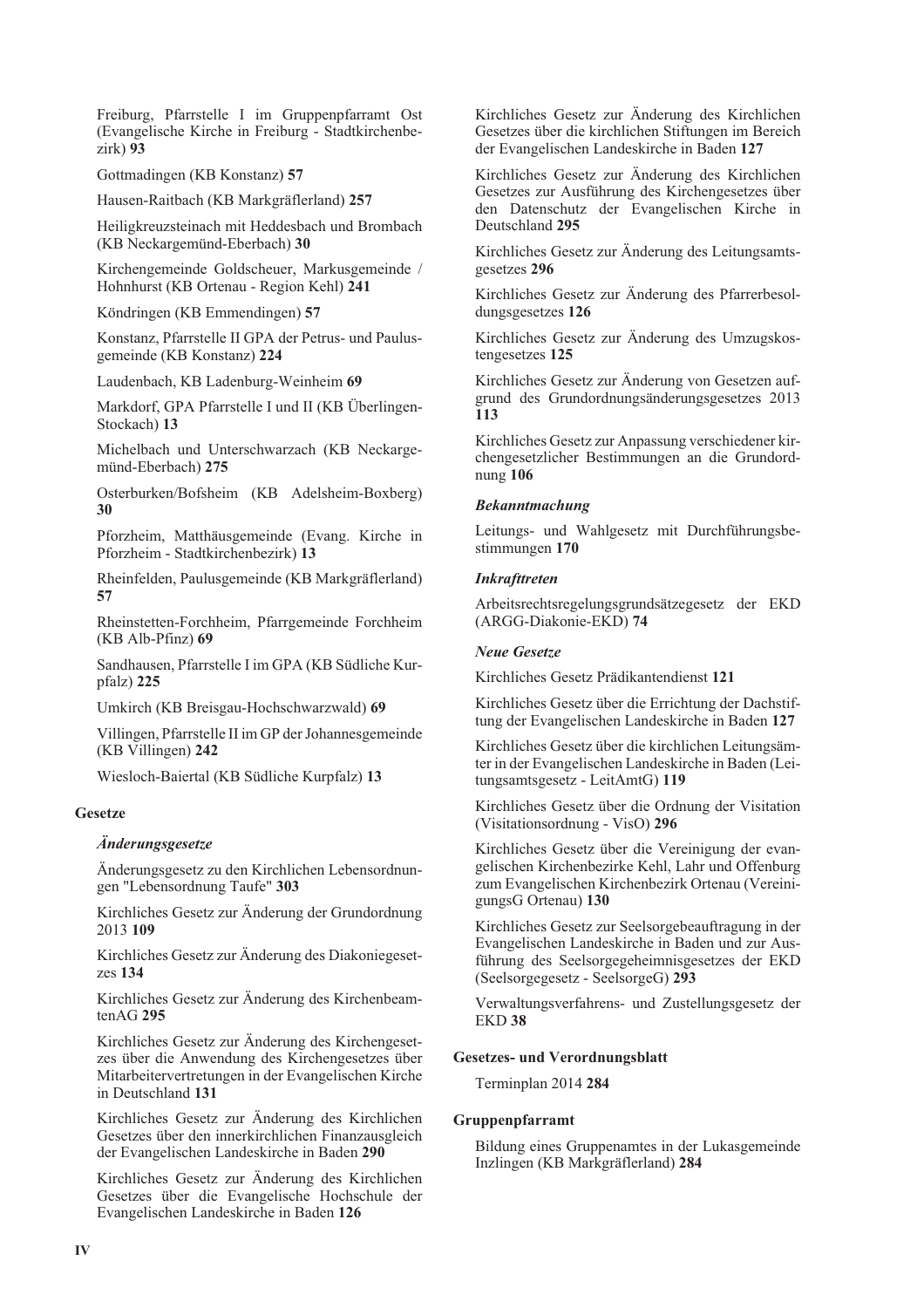#### Kirchentag

#### **Freistellung vom Dienst**

34. Deutscher Evangelischer Kirchentag 52

#### Kirchenwahlen

Zeitplan der Kirchenwahlen 2013/2014 2

#### **Kollekten**

Kollektenplan für das Jahr 2014 267

#### Kontaktstudium

Kontaktstudium 2014 81

#### Landesbischöfin bzw. Landesbischof

Wort zur "Woche der Diakonie" 2013 83

Wort zur 55. Aktion "Brot für die Welt" 2013/2014 269

#### $W$ ahl

Wahlvorschlag 52

#### Landessynode

Außerordentliche Tagung anlässlich der Wahl der Landesbischöfin bzw. des Landesbischofs 149

Frühjahrstagung 2013 25

Fürbitte zur Frühjahrstagung 2013 52

Fürbitte zur Herbsttagung 2013 255

Herbsttagung 2013 149

Mitglieder 8

#### Lehrverfahren

Mitglieder des Spruchkollegiums 8

#### Namensgebung

#### Kirchengemeinden

Evangelische Kirche in Heidelberg (Stadtkirchenbezirk) 308

Evangelische Kirche in Mannheim (Stadtkirchenbezirk) 308

#### Pfarrgemeinden

Evangelische Kirche in Karlsruhe (Stadtkirchenbezirk), Gemeinde an der Christuskirche (GPA) 218

Evangelische Kirche in Mannheim (Bezirksgemeinde). Evangelische Gemeinde in der Neckarstadt  $(GPA)$  219

#### Ordnungen

Ordnung für Besuche der Landessynode beim Evangelischen Oberkirchenrat 253

Ordnung zur Aufhebung der Ordnung lfür die Eheberatung in der Evangelischen Landeskirche in Baden 2

#### Ordnungen (neue)

Ordnung der Posaunenarbeit in der Evangelischen Landeskirche in Baden (PosaunenarbeitsO - PosAr $bO$ ) 76

#### Pfarrstellen mit allgemeinen kirchlichem Auftrag

#### **Erstmalige Ausschreibung**

Bad Krozingen, Krankenhauspfarrstelle (KB Breisgau-Hochschwarzwald) 93

Karlsruhe, Evang. Oberkirchenrat, Referat 2 - Personalreferat -, Leitung der Abt. "Theologische Ausbildung und Prüfungsamt" 257

Karlsruhe, Evang. Oberkirchenrat, Referat 2 - Personalreferat - (Leitung der Personalförderung) 14

Karlsruhe, Evang. Oberkirchenrat, Referat 3 - Verkündigung, Gemeinde und Gesellschaft 242

Karlsruhe, Evang. Oberkirchenrat, Referat 4 - Erziehung und Bildung -, Landesjugendpfarrerin/Landesjugendpfarrer 286

Karlsruhe, Evang. Oberkirchenrat - Referat 4 - Erziehung und Bildung (Leitung der Evangelischen Frauen in Baden) 14

Karlsruhe, Evangelischer Oberkirchenrat, Referat 4 -Erziehung und Bildung - (RPI) 30

#### **Nochmalige Ausschreibung**

Bad Krozingen, Krankenhauspfarrstelle 243

#### Rechtsverordnungen

#### Änderungsrechtsverordnungen

Rechtsverordnung zur Änderung der RVO zur Besoldung von Pfarrerinnen und Pfarrern mit allgemeinem kirchlichen Auftrag (RVO-Besoldung allgemeiner Auftrag) 212

#### Rechtsverordnungen (neu)

Rechtsverordnung des Landeskirchenrates über die Vereinigung der evang. Kirchengemeinden Haag, Moosbrunn, Schönbrunn und Schwanheim zur Evangelischen Kirchengemeinde Schönbrunn (VereinigungsRVO Schönbrunn) 75

Rechtsverordnung des Landeskirchenrates über die Vereinigung der evang. Kirchengemeinden Schiltach und Schenkenzell zur Evang. Kirchengemeinde Schiltach-Schenkenzell (VereinigungsRVO Schiltach-Schenkenzell) 75

Rechtsverordnung des Landeskirchenrates über die Vereinigung der evangelischen Kirchengemeinden Großeicholzheim und Rittersbach zur Evangelischen Kirchengemeinde Großeicholzheim-Rittersbach (VereinigungsRVO Großeicholzheim-Rittersbach) 74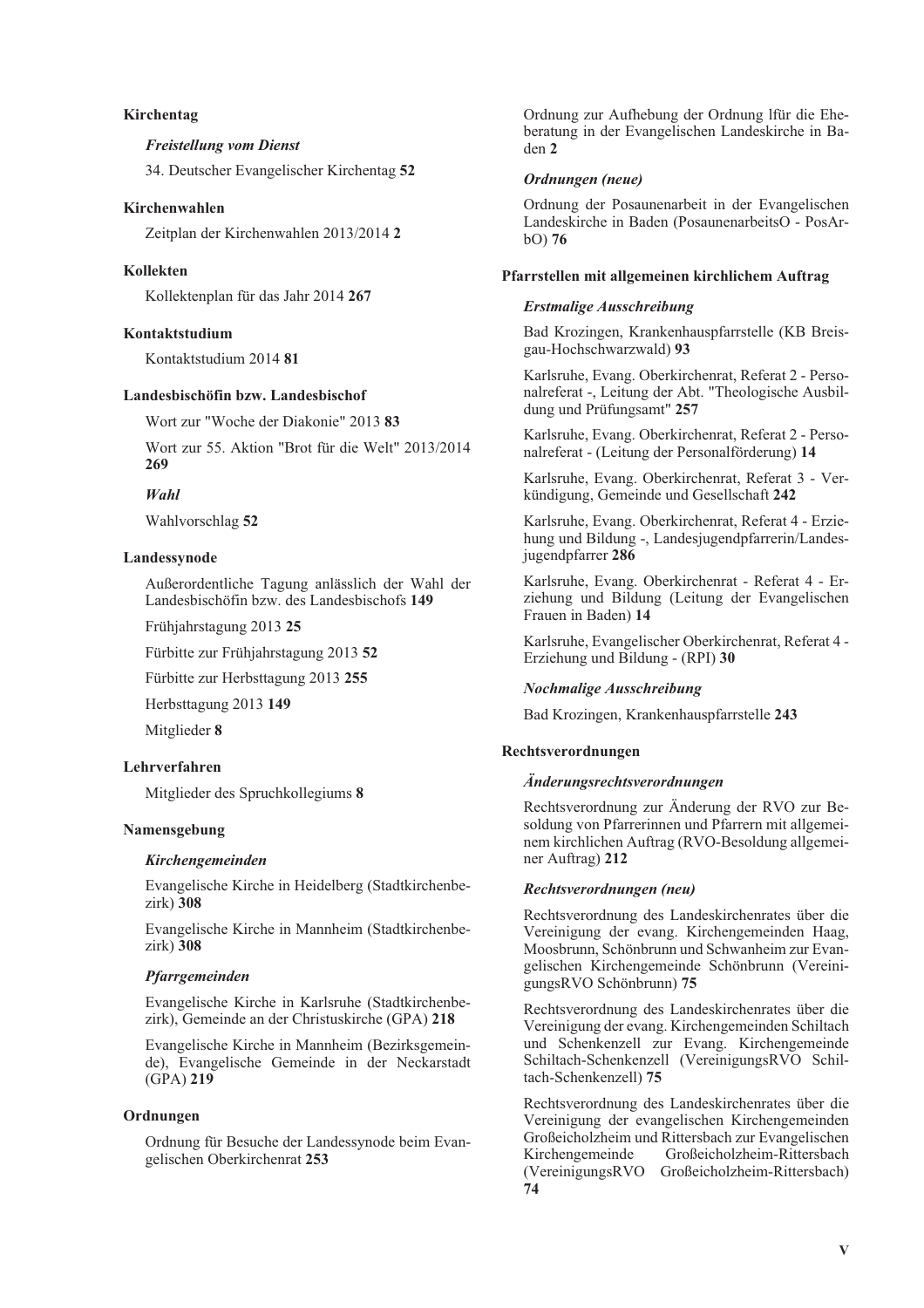Rechtsverordnung des LKR über die Vereinigung der evangelischen Kirchengemeinden Ellmendingen und Weiler zur Evang. Kirchengemeinde Ellmendingen-Dietenhausen-Weiler (VereinigungsRVO Ellmendingen-Dietenhausen-Weiler) 146

Rechtsverordnung des LKR über die Vereinigung der evangelischen Kirchengemeinden Furtwangen, Gütenbach und Vöhrenbach (VereinigungsRVO Furtwangen-Gütenbach-Vöhrenbach) 146

Rechtsverordnung des LKR über die Vereinigung der evangelischen Kirchengemeinden Grafenhausen und Ühlingen-Birkendorf zur Evangelischen Kirchengemeinde Oberes Schlüchttal (VereinigungsRVO Oberes Schlüchttal) 211

Rechtsverordnung des LKR über die Vereinigung der evangelischen Kirchengemeinden Kappelrodeck und Ottenhöfen zur Evangelischen Kirchengemeinde Kappelrodeck-Ottenhöfen (VereinigungsRVO Kappelrodeck - Ottenhöfen) 211

Rechtsverordnung Pfarrdienst im gemeindlichen Anstellungsverhältnis (PfD-Nebenamt-RVO) 265

Rechtsverordnung über das Verfahren der Besetzung von Stellen für Kantorinnen und Kantoren (Kantoratsbesetzungs-Rechtsverordnung - KantoratsBesR- $VO$ ) 62

Rechtsverordnung über den Diakonieverband "Diakonisches Werk der evangelischen Kirchenbezirke im Landkreis Karlsruhe (RVO Diakonieverband Landkreis Karlsruhe) 279

Rechtsverordnung über den Diakonieverband im Evangelischen Kirchenbezirk Ortenau (RVO Diakonieverband Ortenau) 278

Rechtsverordnung über die territoriale Abgrenzung der evangelischen Kirchengemeinden Edingen und Neckarhausen und der Evangelischen Kirche in Mannheim (RVO Edingen-Neckarhausen-Mannheim)  $264$ 

Rechtsverordnung über die territoriale Abgrenzung der evangelischen Kirchengemeinden Friesenheim und Hugsweier (RVO Friesenheim-Hugsweier) 213

Rechtsverordnung über die territoriale Abgrenzung der evangelischen Kirchengemeinden Lahr und Seelbach (RVO Lahr - Seelbach) 213

Rechtsverordnung über die Vereinigung der evangelischen Kirchengemeinde Lengenrieden, Oberschüpf und Unterschüpf zur Evangelischen Kirchengemeinde Schüpfer Grund (VereinigungsRVO Schüpfer Grund) 280

Rechtsverordnung zum Erwerb der Anstellungsfähigkeit nach § 16 Abs. 2 PfDG.EKD (RVO Anstellungsfähigkeit Pfarramt - RVO-AnPf) 265

Rechtsverordnung zur Ausführung des Prädikantinnen- und Prädikantengesetz (RVO-PrädG) 142

Rechtsverordnung zur Durchführung der Gemeindeversammlung (Gemeindeversammlungsrechtsverordnung - GemVers-RVO) 262

Studien- und Prüfungsordnung der Evangelischen Hochschule Freiburg für die Bachelorstudiengänge Religionspädagogik/Gemeindediakonie, Soziale Arbeit und Pädagogik der Kindheit 2

Studien- und Prüfungsordnung der Evangelischen Hochschule Freiburg für die Masterstudiengänge Soziale Arbeit, Bildung und Erziehung im Kindesalter, Sozialmanagement, Supervision und Religionspädagogik 2

Studien- und Prüfungsordnung der Hochschule für Kirchenmusik der Evang. Landeskirche in Baden für den Bachelorstudiengang Evang. Kirchenmusik 76

#### Änderung zur Rechtsverordnung

Rechtsverordnung zur Änderung der Rechtsverordnung zur Besoldung von Pfarrerinnen und Pfarrern mit allgemeinem kirchlichen Auftrag (RVO-Besoldung allgemeiner Auftrag) 38

Rechtsverordnung zur Änderung der RVO über die Vergütung für den Religionsunterricht 22

Rechtsverordnung zur Änderung der Verordnung über die Verfassung der Evang. Hochschule der Evang. Landeskirche in Baden und der Verordnung über die Vergabe von Zulagen zur Besoldung der Professorinnen und Professoren der Evang. Hochschule Freiburg 249

#### Richtlinien

#### Richtlinien (neu)

Richtlinien zur Förderung von Baumaßnahmen der Kirchengemeinden und Stadtkirchenbezirke im Rahmen der landeskirchlichen Bauprogramme (Förderrichtlnien Bauprogramme - FöRL Bau) 38

Richtlinie zur Umsetzung von Präventions- und Interventionsmaßnahmen bei Kindeswohlgefährdung und Gefährdung von schutzbefohlenen Erwachsenen 230

#### RL zur Änderung

Richtlinien zur Änderung der Richtlinien für Kirchenmusik 215

#### Sammlung

Sammlung der Diakonie (Haus- und Straßensammlung) 2013 82

Sammlung für Blinde im Regierungsbezirk Karlsruhe 232

#### Satzungen

Satzung der Hochschule für Kirchenmusik der Evangelischen Landeskirche in Baden für die Zulassung zum Bachelorstudiengang Evangelische Kirchenmusik (Zulassungsordnung Bachelor) 24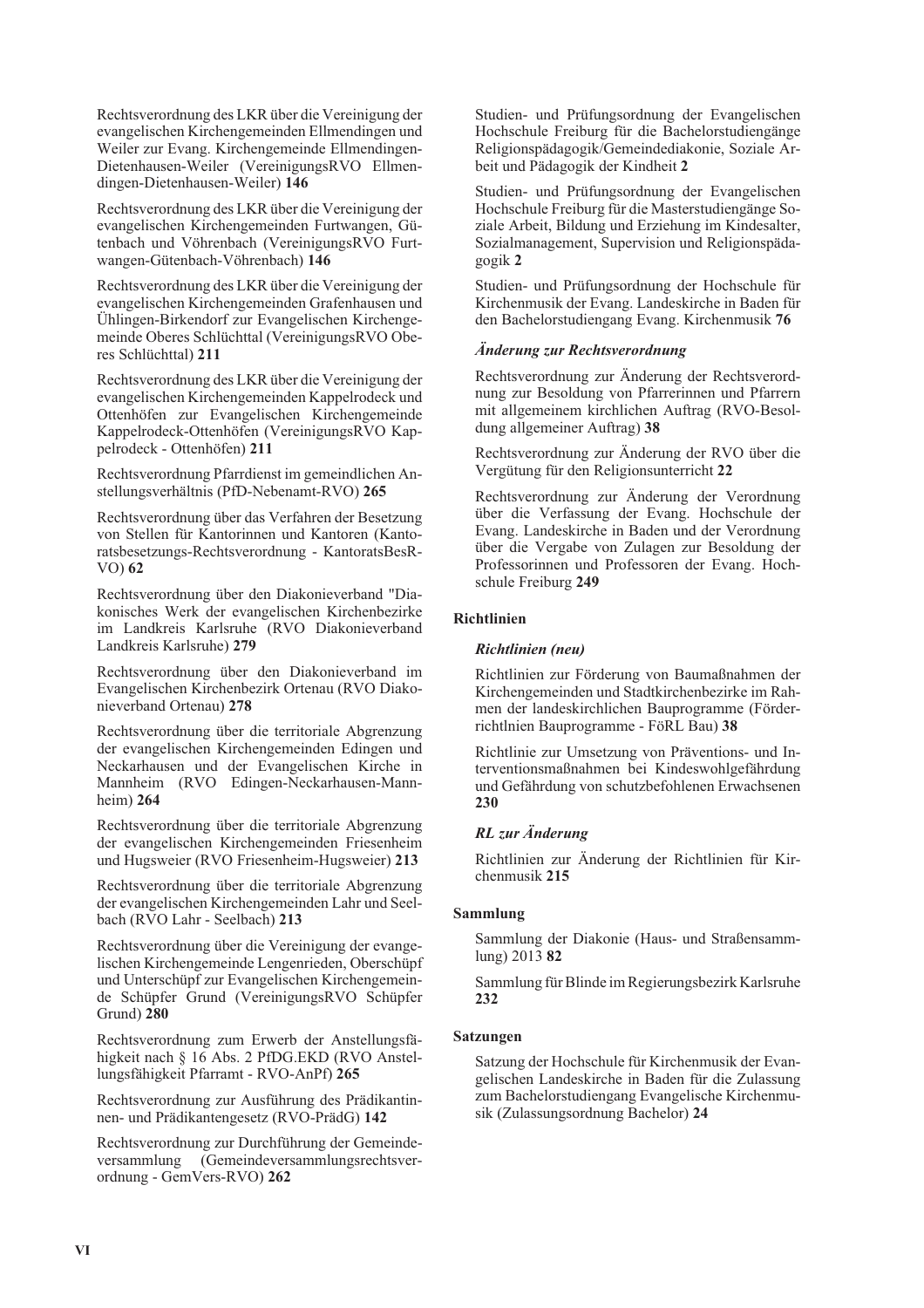#### **Sonstige Stellen**

#### **Erstmalige Ausschreibung**

Gemeindediakonin/Gemeindediakon Evang. Kirchengemeinde St. Georgen-Tennenbronn (KB Vil $lingen)$  69

Gemeindediakonin/Gemeindediakon Evangelische Kirche in Karlsruhe (Stadtkirchenbezirk), Region Bergdörfer 16

Gemeindediakonin/Gemeindediakon Evangelische Kirche in Pforzheim, Johannesgemeinde (Stadtkirchenbezirk) 58

Gemeindediakonin/Gemeindediakon im KB Breisgau-Hochschwarzwald 15

Gemeindediakonin/Gemeindediakon im Kirchenbezirk Breisgau-Hochschwarzwald 58

Gemeindediakonin/Gemeindediakon in KG Singen. im Gruppenamt der Südstadtpfarrei, Markus- und Pauluskirche (KB Konstanz) 32

Gemeindediakonin/Gemeindediakon in Konstanz-Litzelstetten, KB Konstanz 31

Gemeindediakonin/Gemeindediakon Kirchengemeinde Hockenheim, GA (KB Südliche Kurpfalz) 243

Gemeindediakonin/Gemeindediakon Kirchengemeinde Teningen (KB Emmendingen) 244

Jugendreferentin/Jugendreferent, KB Ortenau, Region Lahr 19

Jugendreferentin/Jugendreferent (Evang. Kirche in Karlsruhe - Stadtkirchenbezirk) 18

Jugendreferentin/Jugendreferent KB Karlsruhe-Land und Alb-Pfinz 17

Studienleiterin/Studienleiter, Karlsruhe, Evang. Oberkirchenrat, Referat 4 - Erziehung und Bildung -, **RPI 258** 

#### **Nochmalige Ausschreibung**

Gemeindediakonin/Gemeindediakon Evangelische Kirche in Karlsruhe, Bergdörfer (Stadtkirchenbezirk) 70

Gemeindediakonin/Gemeindediakon im Kirchenbezirk Villingen 59

Gemeindediakonin/Gemeindediakon in KG Bühl (KB Baden-Baden und Rastatt) 70

Gemeindediakonin/Gemeindediakon in KG Gundelfingen (KB Breisgau-Hochschwarzwald) 102

Gemeindediakonin/Gemeindediakon in KG Heidelsheim und Helmsheim (KB Karlsruhe-Land) 102

Gemeindediakonin/Gemeindediakon in KG Singen, Südstadtpfarrei Markuskirche-Pauluskirche (KB Konstanz) 102

Gemeindediakonin/Gemeindediakon Johannesgemeinde Pforzheim (Evangelische Kirche in Pforzheim - Stadtkirchenbezirk) 94

Karlsruhe, Evangelischer Oberkirchenrat, Ausbildungsstellen zur/zum Verwaltungsfachangestellten -Fachrichtung Landes- und Kommunalverwaltung -225

#### Spruchkollegium

Mitglieder 8

#### Stellenausschreibungen

#### **Dekansstellen**

Evangelische Kirche in Karlsruhe (Stadtkirchenbe $zirk$ ) 58

KB Breisgau-Hochschwarzwald 287

KB Karlsruhe-Land 287

#### **Schuldekansstellen**

Evangelische Kirche in Heidelberg (Bezirksgemeinde) 101

Evangelischer Kirchenbezirk Konstanz 101

#### Steuerordnung

Genehmigung und Inkrafttreten der Änderung 255

#### **Stiftungen**

#### **Anerkennung**

Pfarrer-Lauer-Stiftung 149

Walter-Lauer-Stiftung, Remchingen-Nöttingen 63

#### **Aufhebung**

Evangelischer Kirchenfonds bzw. Kirchenalmosenfonds Eimeldingen 63

#### **Kirchliche Stiftungen**

Evangelischer Kirchenfonds Binzen 25

Evangelischer Kirchenfonds Mühlhausen 8

Ursinus-Stiftung 8

#### Terminplan

Gesetzes- und Verordnungsblatt 2014 284

#### **Theologische Prüfungen**

#### Tormino

Winter 2013/2014, Sommer 2014 und Winter 2014/2015 52

#### Umbenennung

#### Kirchengemeinden

Evangelische Kirchengemeinde am Blauen (zuvor Evang. Kirchengemeinden Malsburg-Marzell-Sitzenkirch; KB Markgräflerland) 81

Evangelische Kirchengemeinde Forbach 98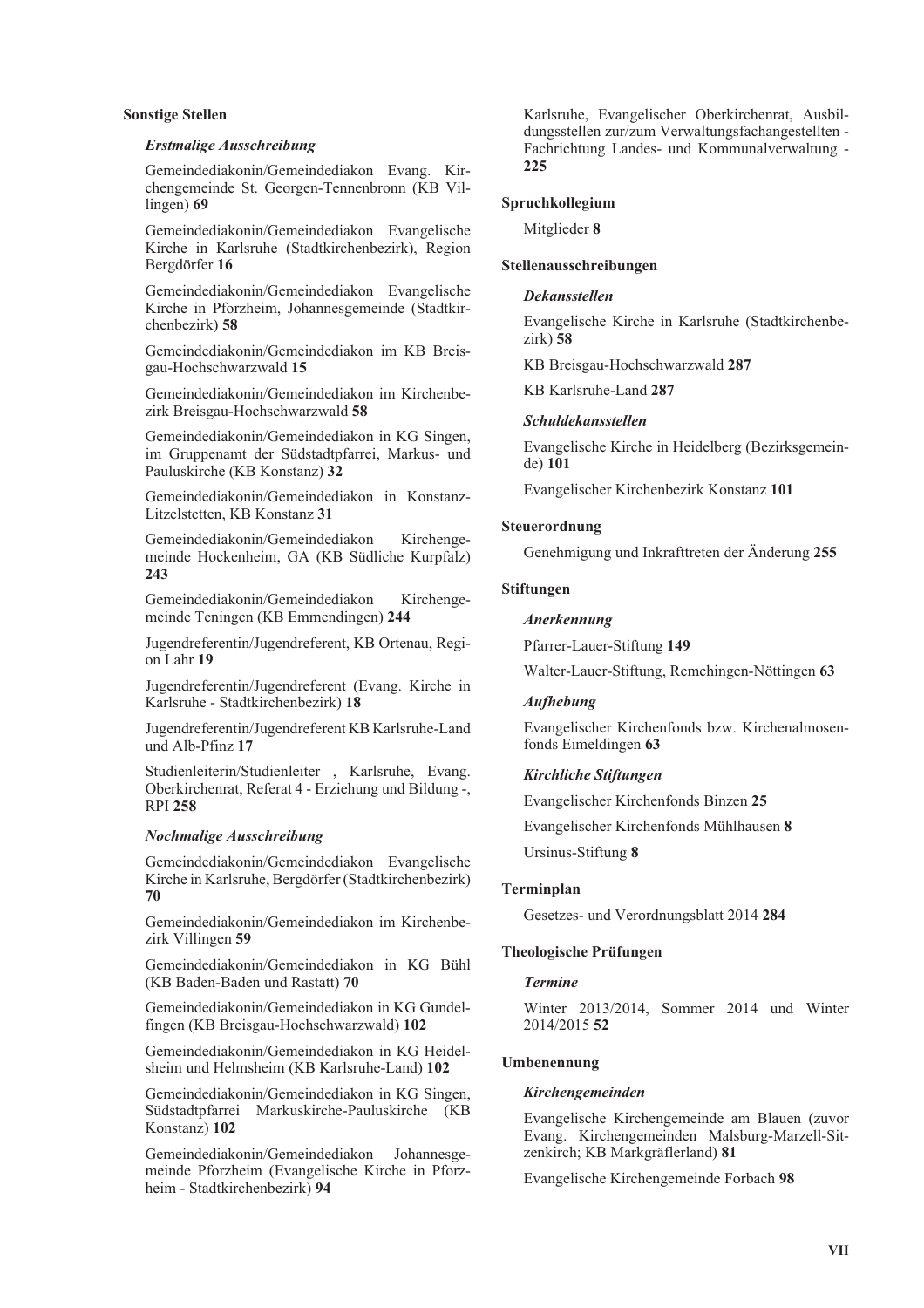#### Pfarrgemeinden

Paulus-Gethsemane-Gemeinde in Evangelische Gemeinde Waldhof-Luzenberg (Evangelische Kirche in Mannheim - Stadtkirchenbezirk) 308

#### Urlaubsseelsorge

#### **Im Bereich der Landeskirche**

Evangelische Kirchengemeinde Gaienhofen auf der **Höri** 233

Evangelische Kirchengemeinde Kadelburg 233

Kirchengemeinde Heilig-Geist auf der Insel Reichenau 235

Kirchengemeinde KN-Litzelstetten - Insel Mainau 234

Kirchengemeinde Meersburg 234

Kirchengemeinde Wertheim 235

Urlaubsseelsorgedienste in Baden, Sommer 2014 232

#### **Im Ausland (EKD)**

Urlauberseelsorge im Ausland 233

#### Vasa Sacra

Versicherungsschutz 53

#### Vereinbarungen

Vereinbarung über das Verfahren bei der Übernahme von Geistlichen in den Landesdienst (§ 97 Absatz 3 Schulgesetz für Baden-Württemberg) 281

Vereinbarung über das Verfahren bei der Übernahme von staatlich ausgebildeten Lehrerinnen und Lehrern, Theologinnen und Theologen und von graduierten Religionspädagoginnen und Religionspädagogen in den Landesdienst 282

#### Vereinbarungen (mit dem Land BW)

Vereinbarung über die Versorgungslastenteilung bei einem Dienstherrenwechsel 217

#### Zwischenkirchliche Vereinbarungen

Vereinbarung zur Änderung der Kooperationsvereinbarung 148

#### Versicherungsschutz

Vasa Sacra (Kultgegenstände) 53

#### Zusammenschluss

#### Pfarrgemeinden

Evangelische Kirche in Heidelberg, Friedensgemeinde-Ost und Friedensgemeinde West in Heidelberg-Handschuhsheim (Bezirksgemeinde) 53

Evangelische Kirche in Karlsruhe (Stadtkirchenbezirk), Alt- und Mittelstadtgemeinde GPA I und II 218

Evangelische Kirche in Mannheim (Bezirksgemeinde). Evangelische Christus- und Friedensgemeinde  $(GPA)$  218

Evangelische Kirche in Pforzheim (Stadtkirchenbezirk), Evangelische Christus- und Lukasgemeinde  $(GPA)$  219

Evangelische Kirchengemeinde Baden-Baden, Stadtkirchengemeinde GPA I und II 218

Evangelische Kirchengemeinde Mosbach, Stiftsgemeinde (GPA) 219

Evangelische Kirchengemeinde Radolfzell, Pfarrstelle I und II des GPA 25

Evangelische Kirchengemeinde Schwetzingen, Luthergemeinde, Melanchthongemeinde und Noahgemeinde (KB Südliche Kurpfalz) 8

Evangelische Kirchengemeinde Überlingen, Pfarrgemeinden Auferstehungsgemeinde und Paul-Gerhardt-Gemeinde zu Pfarrstelle I und II des GA 63

Evangelische Kirchengemeinde Wiesloch, Christusgemeinde und Johannesgemeinde (KB Südliche Kurpfalz) 8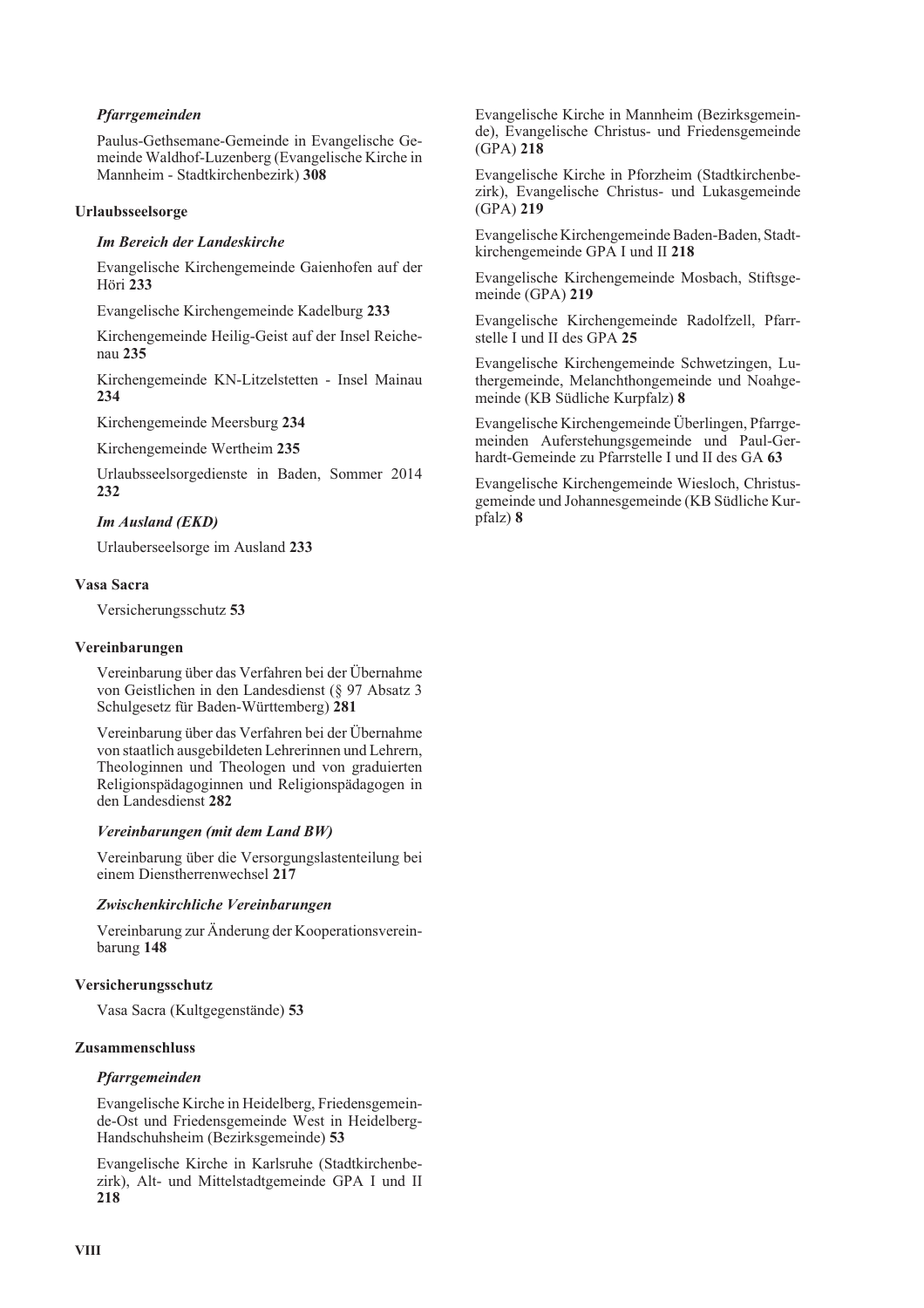## Personenverzeichnis für das Jahr 2013

erstellt aus der Rubrik "Persönliche und andere Nachrichten" Die fett gedruckten Zahlen bezeichnen die Seiten

## $\mathbf{A}$

Abraham, Martin 151 Ameln, Marina von 52 Appel, Susann 151 Artes, Laura 246 **Auffarth, Martin 226** Augenstein, Bertold 260

## $\bf{B}$

Baltes. Anna Maria 246 Baumann, Daniel 246 Beck, Werner 71 Becker, Dr. Karl Friedrich 260 Bergdolt, Gregor 33 Blázquez-Müller, Cristina 102 Bopp-Hartwig, Wieland 33 Bosch, Jörg-Michael 71 Brauch, Annegret 151 Bräutigam, Susanne 60 Breitmaier. Dr. Isa 245 Bub, Gerhard 245 Bücklein, Andreas 245 Bufe, Karin 151 Bühler, Susanne 33 Bundschuh, Ulrike 226

## $\mathbf C$

Covolo, Catharina 232 Czetsch, Annemarie 225

## D

Dangel. Silke 232 Debus. Jochen 246 Demal, Marcel Claus 52 Dieckmann. Helmut 71 Dr. Gianna, Burret 8

## E

Eckerter, Tobias 52 Egenlauf-Linner, Martina 33 Ehret, Andreas 95 Eich. Sina 52

## F

Falk genannt Boch, Dirk 151 Felß, Markus 259 Fichtmüller, Frank 95 Fiehn, Raimund 70

Fischer, Gerhard 102 Fischer-Steinbach, Stefanie 225 Fleckenstein, Margit 308 Freidhof, Henriette 245 Friebolin, Hartmut 151 Friedrich. Hartmut 102 Friedrich, Nicola 102

## G

Garben Katharina 246 Garleff, Dr. Gunnar 60 Gehring, Wolfgang 226 Ghiretti, Luca 52 Gholamvisy, Konstanze 60 Gilbert. Henriette 151 Glimpel, Dr. Christoph 94 Glöckner-Lang, Christiane 245 Gollnau. Jeremias 232 Götz, Gerhard 95 Güler, Kim 232 Gustrau, Maibritt 151

## $\mathbf H$

Haffner, Angelika 246 Hager, Kathrin 232 Hark, Dr. Helmut 102 Hasenbrink. Matthias 245 Hasenbrink, Stefanie 245 Haueis, Peter 102 Haug. Brigitte 225 Heck, Johannes 232 Heinemann. Heinrich 245 Herold. Walter 260 Heydenreich, Dietmar 287 Hevenga, Keno 246 Hinrichs. Karen 308 Hocher, Philipp 52 Hoffmann, Georg 71 Holthaus, Bodo 71 Holz. Jürgen 246 Hurst, Karlheinz 287 Hüttner, Axel 20

## T

Interschick. Lisa 246

## $\mathbf{I}$

Jenne, Botho 33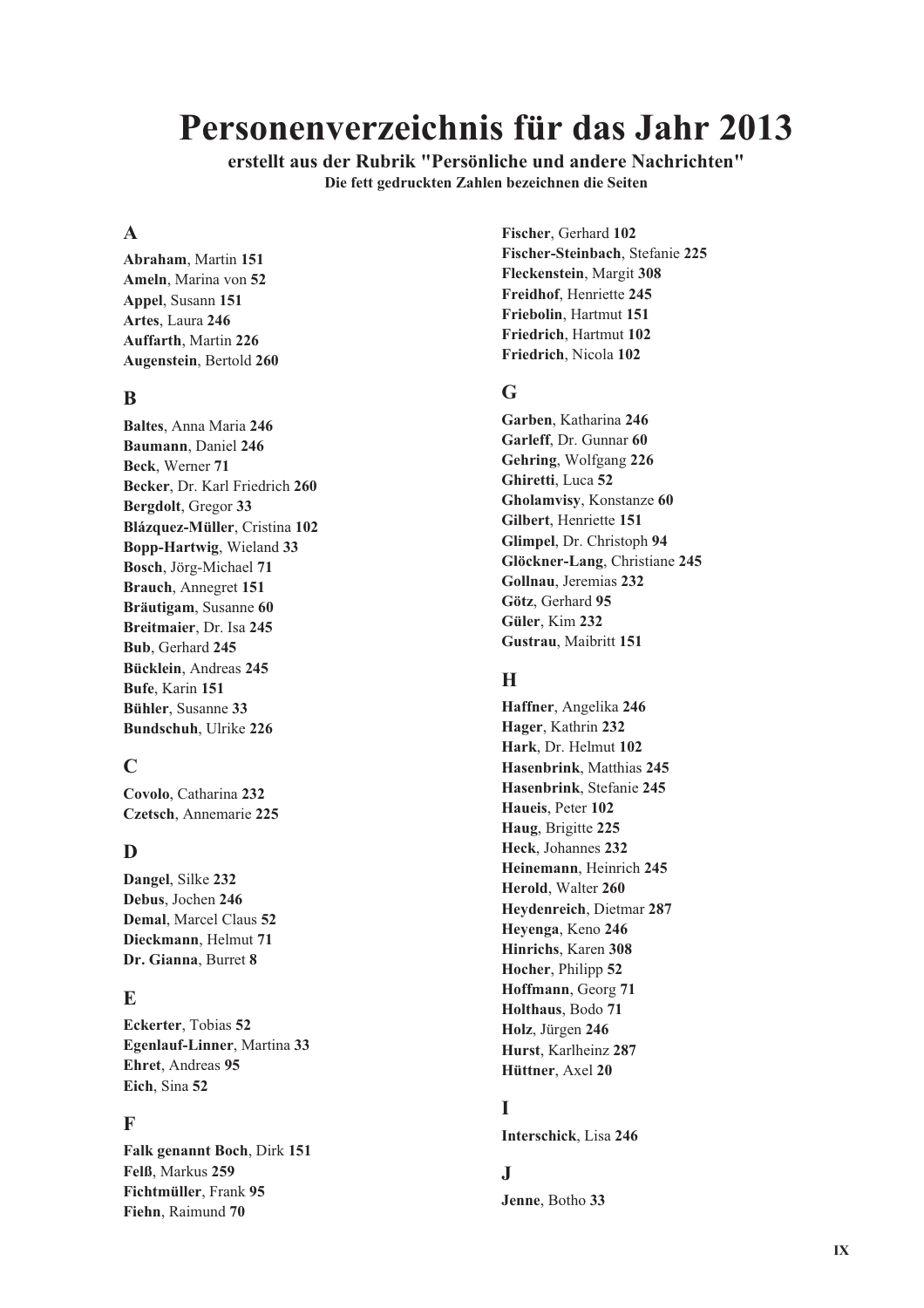## $\mathbf K$

Kaltenbacher, Anja 60 Kampe, Philip 102 Kampschröer. Andrea 225 Kantus, Sonja 60, 71, 246, 259 Keller, Markus 52 Klein, Julia 246 Klomp, Wibke 95 Knebel, Arno 226 Knöll-Herde, Ingrid 245 Koch, Dr. Michael 246 König, Katrin 232 Konrad, Reinhar 151 Kopcsa, Ruth 151 Kopf, Richard 226 Krall, Folkhard 245 Kratzert, Dr. theol. des. Lucius 60 Kreis, Georg-Peter 60 Krust, Ralf 70 Kubach, Christiane 151 Kumpf, Herbert 33 Kunick, Alexander 20 Kürten, Dr. Helmut 33

## L

Lang, Volker 259 Lauter, Christoph 151 Lee, Sam II 52 Lehmkühler, Thomas 259 Leiser, Eleonore 308 Leonhard. Theodor 60 Lichtner, Dr. Irene 102 Lieb, Martina 225 Liebchen. Stephan 226 Löffler, Michael 151 Löffler, Dr. Ulrich 225 Lundbeck, Johannes 60 Lüninghöner, Gert 151

## M

Mack, Dr. Julia 151 Mager, Alexandra 151 Maier, Andreas 245 Mallig, Louisa 95 Marquard, Dr. Reiner 60 Maske-Lange, Gerlinde 259 Mätzke, Verena 246 Mautner, Dr. Martin-Christian 287 Meier, Dr. Daniel 287 Meißner, Daniel 245 Meißner, Dorothee 245 Meyer, Christian 60 Michaelis, Kord 33 Motzkus, Gerda 246

Müller, Dr. Klaus 287 Müller, Sarah-Louise 245 Müller-Fahlbusch, Christiane 259 Münk, Helmut 247

#### N

Nagorni, Klaus 246 Nagy, Tibor 245 Nasarek, Horst 259

## $\Omega$

Oehler, Theo 152 Oest. Martin 152

#### $\mathbf{p}$

Palluch, Renate 246

## $\mathbf 0$

Quenouille, Sonja 245

### $\mathbf R$

Ramsauer, Stephan 152 Rapp, Erich 33 Rauch, Claudia 246 Reister-Ulrichs, Martina 70 Remane, Gabriele 259, 308 Rensch, Marcus 232 Rensch, Melanie 232 Richter, Jonathan 232 Rieth. Claus Uwe 259 Rosewich, Gerhard 95 Roth, Albert 20 Rückert, Marco 226 Ruth-Klumbies, Anke 225

## $\mathbf S$

Sandmann, Evelyn 152 Sandvoss, Jörg 151 Sanftleben. Carmen 60 Schally, Nicole 60 Scheffel, Hans 33 Schelle, Susanne 60 Schimmel, Anna Manon 52 Schlarb. Verena 232 Schmoll, Gerd 260 Scholpp, Stefan 151 Schötzau, Elselore 247 Schulz, Christiane 246 Schulz, Markus 151 Schwartz, Dr. Dr. Detlef 152 Schwarz, Dr. Christian 259 **Sehmsdorf.** Matthias 225 Simon, Michaela 246 Stauch, Gerd August 245